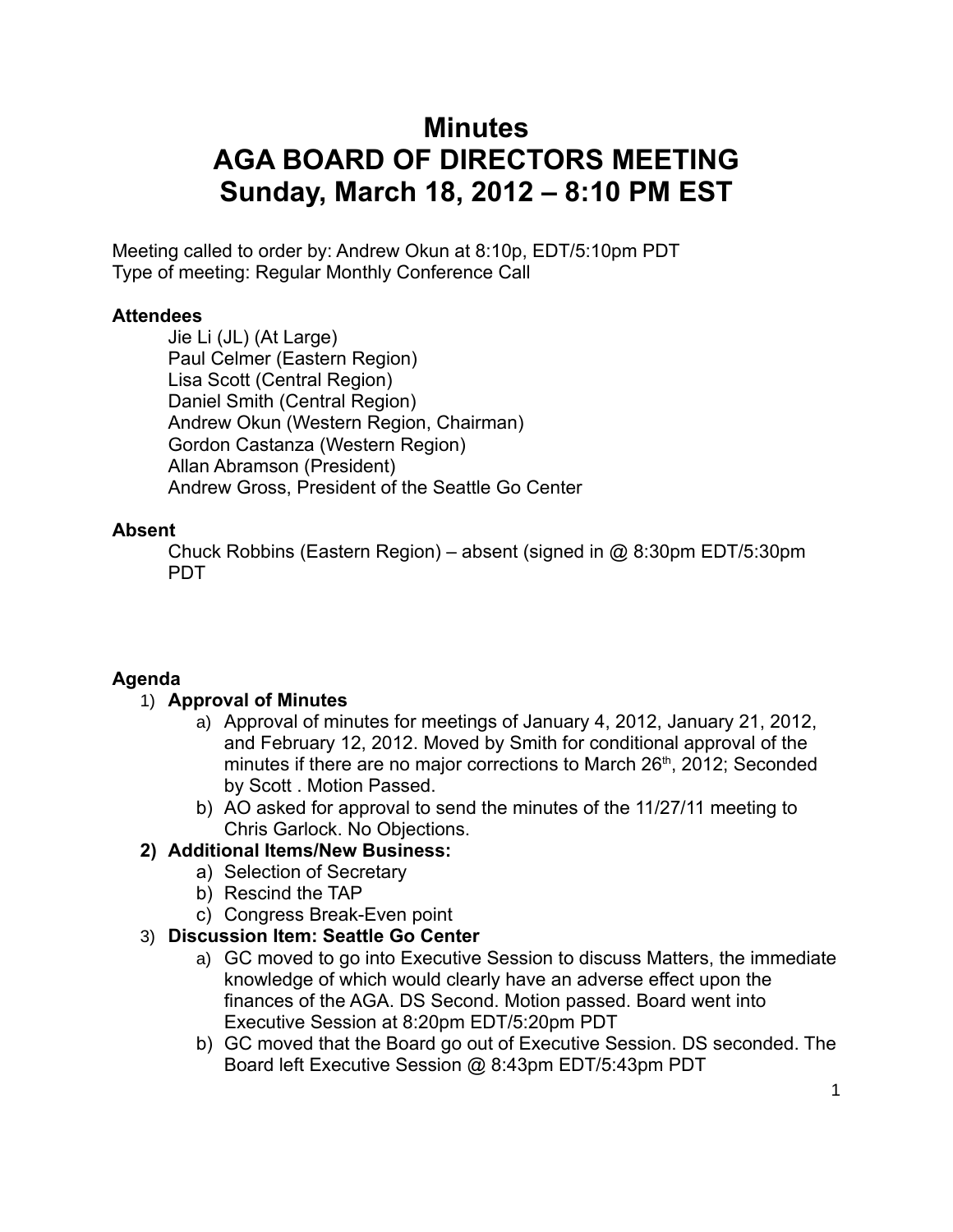#### **4) President's report**

- a) Action Item: Recognition of Japanese visitor, Yoko Ohashi, who is in her mid-70s and has attended 20 US Go Congresses.
- b) Abramson recommended giving her a plaque of recognition during the Black Mountain Congress. Consensus approval.
- c) **Information item: Membership/Ratings System**
	- i) Mike Malveaux (Registrar) expects to be fully updated by the end of March.
	- ii) Abramson sent him four volunteers to train and to help, one of whom will stay on.

#### d) **Information item: Seattle Go Center (SGC) situation**

- i) SGC Board meeting Monday night, March 12, 2012, to discuss Nihon Ki'in decision to sell the building.
- ii) Abramson approach is a "wait and see" strategy for now

#### e) **Discussion item: FY 2013 Budget**

- i) On March 13, 2012 Roy Schmidt (Treasurer) sent some questions about the FY '13 budget which Abramson answered on 3/14/12.
- ii) Abramson hopes to have a final budget for the next meeting
- iii) Castanza said he queried Schmidt why in line item 29500 Congress Escrow on RS' 3Q FY '12 Balance Sheet–there was an asterisk next to line item  $29519 - 26<sup>th</sup> Congress$  (Colorado Springs).
	- (1) Schmidt answered that the  $26<sup>th</sup>$  Congress has not submitted a full accounting or their 50% to be held in escrow by the AGA.
	- (2) Abramson adds that the chapter sent a check for the surplus in the ballpark of \$5,000, but had their own bank account. This was deemed not worth a battle after discussion with Chris Kirschner.
	- (3) Castanza asked where the surplus appeared in the budget.
	- (4) Abramson responded it was in the final account for last fiscal year, and that it would not be on the budget sheet until Schmidt received the final figures.
	- (5) Okun asked if the AGA got 100% of the surplus or 50%. If 50%, then we don't need to show anything on the balance sheet because we aren't holding a reserve for them.
	- (6) Abramson said they sent only what they said was the AGA share.
	- (7) Smith asked if the chapter was ever giving AGA these funds.
	- (8) Abramson said that they chose to keep it themselves which is a violation of our Agreement, but that's the way it is.Robbins asked if the chapter filed a tax return on what they made, and Abramson did not know.
	- (9) Celmer says this indicates that the position of the Congress Liaison needs to be enhanced, and Abramson said there are plans to do so.Robbins said that if the Colorado chapter had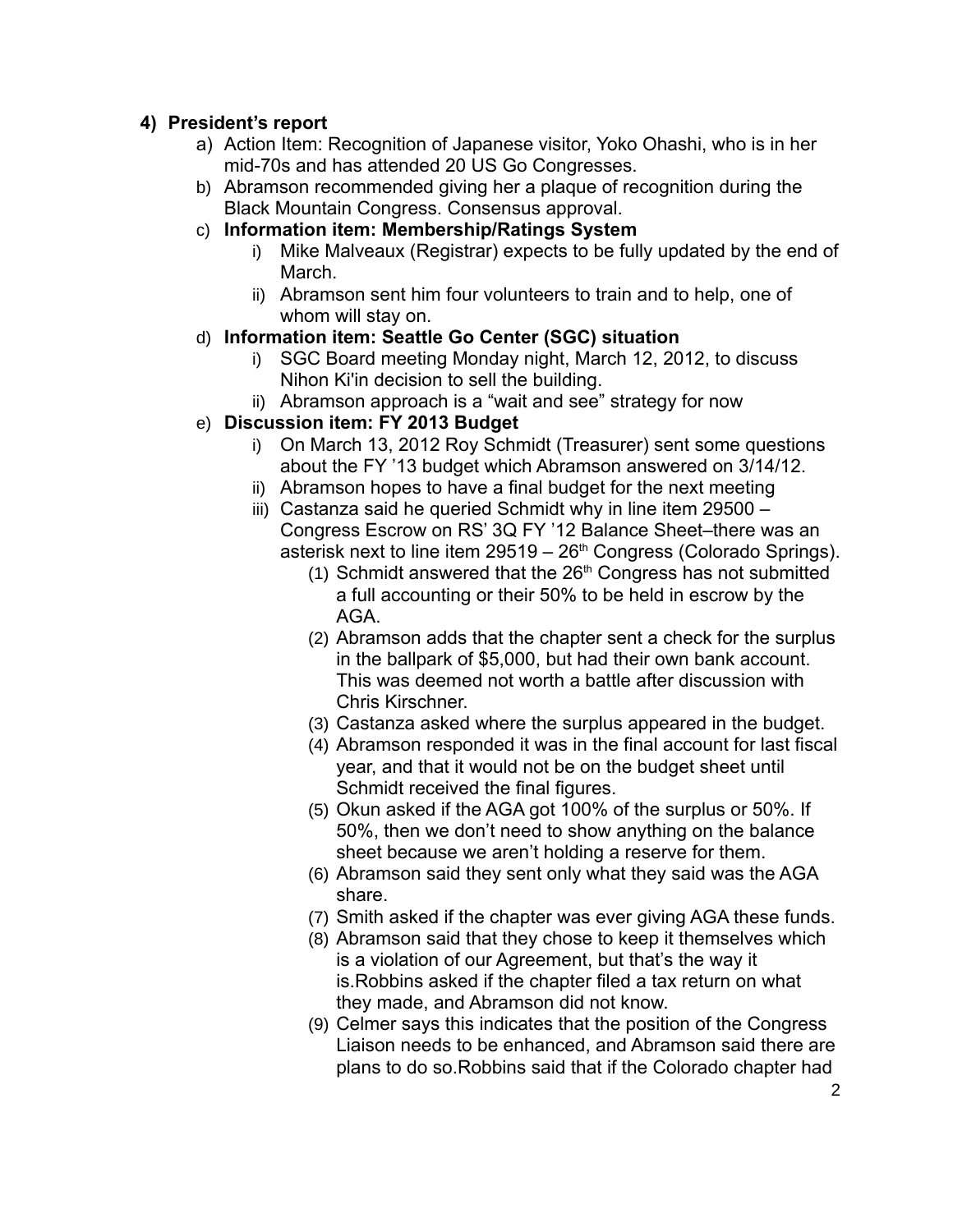not filed a tax return, and that their funds needed to be held in escrow until they have a go related project. Before 2002, the AGF held Congress funds.

- (10) Okun asked if the Colorado Spring Congress revenues and expenditures went through AGA and appeared on our 990.
- (11) Abramson said the chapter had separate bank accounts from the AGA and that he thought AGA had not received revenue figures from the 2010 organizers.
- (12) Robbins said his understanding was that the revenues should always be on the AGA 990.
- (13) Abramson will look into it and get back to the board.
- (14) Castanza and Robbins think that Congress accounting figures need to be looked into.Okun loves the idea 50 new Capital One credit cards being used and would like a plan
- iv) Abramson says there was a recent ad and a button on the website. The idea will be presented to life members at Congress. 50 cards will take work.Abramson asked for board comments on any other budget matters within two-three weeks.

## 5) **President Search**

- a) Okun has contacted many people, who said "no." He agrees with Li about rerunning the EJ ad for either President or President and EVP.Li says president first, then EVP, since EVP is appointed in consultation with President. Li also worried about picking two people who don't get along.
- b) Smith said there was an argument for mentioning both positions
- c) Scott liked the idea that the new president would have more help with an EVP.
- d) Li noted one could advertise the EVP position after and Okun agreed. Li suggested we could look for a two-person "ticket." Okun will send the ad to the EJ tonight.

## 6) **New Business**

## a) **Secretary**

- i) Celmer recommended asking Polly to return.
- ii) Smith suggests advertising for a new secretary.
- iii) Abramson suggests it may be too soon, but it never hurts to ask.
- iv) Smith said we could both ask her and put an ad in the EJ.
- v) Okun asking if picking the secretary was the board's or the president's action.
- vi) Abramson said the board.
- vii) Robbins agreed to call Polly and see if she's willing to come back.
- viii)Okun agreed to put an ad in the EJ after Robbins spoke to Polly.
- ix) Smith agreed to draft the ad.

# b) **TAP – rescind or leave in place**

c) Robbins spoke in favor of pursuing the policy.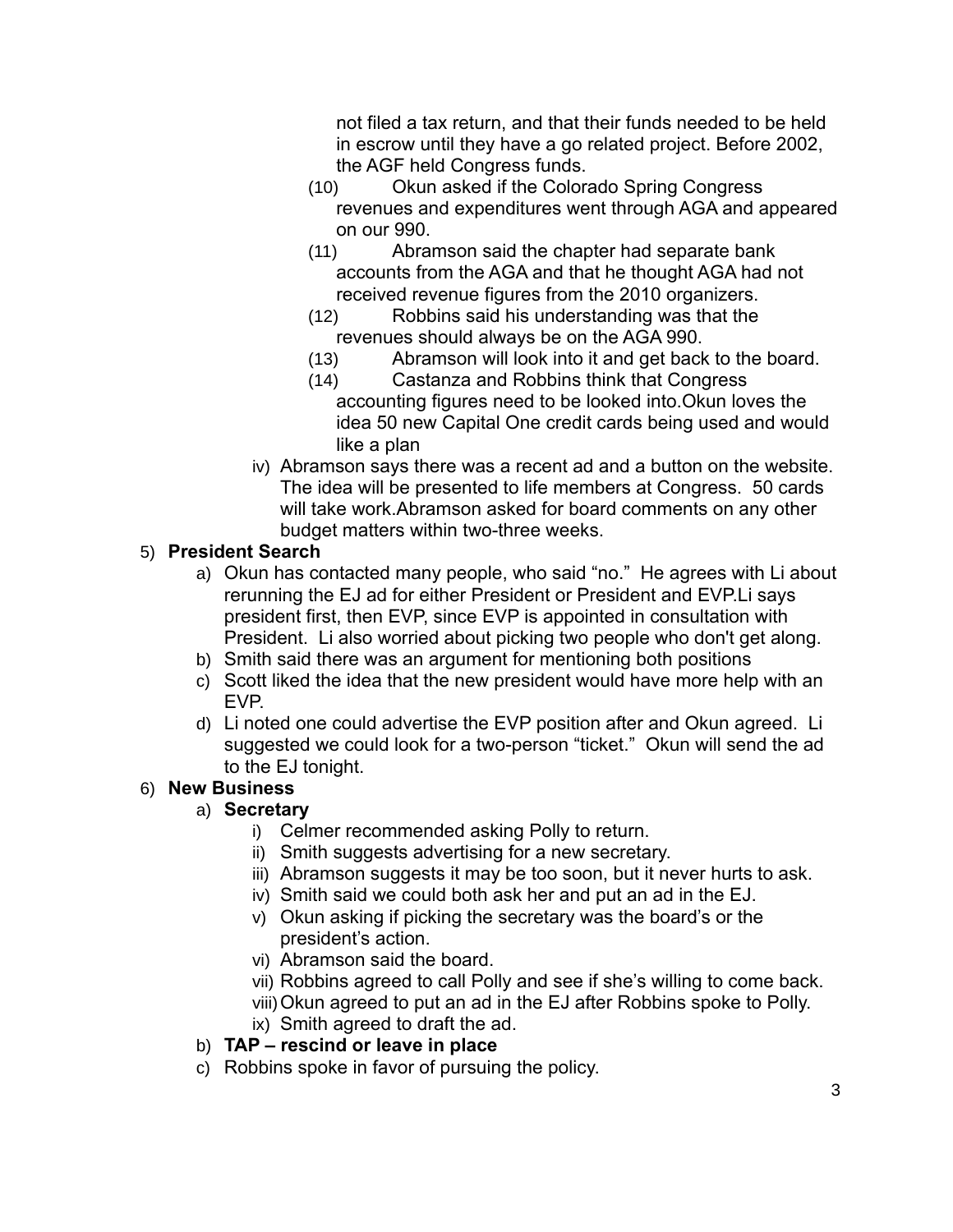- i) Smith said it was too late to do that.
- ii) Okun said the President polled public opinion and recommended that we leave it be for rather a long time, a minimum of a year and that the board had gone along with the recommendation. Okun concurred.
- iii) Smith said the board had not actually acted, but had gone along with Allan's determination not to implement.
- iv) Okun said his sense of the Board was that opinions were unchanged.
- v) Scott, Smith, and Robbins thought the year should be used to discuss, educate and persuade the membership about the uses of the TAP money.
- vi) Okun said that the President had made clear that we need further work and passage of time before we would even consider implementing. No motion needed.

#### d) **Congress Break-Even point**

- i) Okun Last time we discussed the Santa Barbara Congress and the financial loss and the concept of setting a break-even.
- ii) Celmer said he didn't think the Board setting a break even point made sense. A stronger Congress Liaison could do so or the AGA could become more involved in controlling finances to do so.
- iii) Smith said there was talk at the prior meeting about a break even percentage.
- iv) Celmer said the board doing anything like that is "getting too far down in the weeds," Scott agreed.
- v) Celmer said we needed to trust the President a little bit.
- vi) Abramson said, for historical context, that there was vigorous debate over the \$2000 guarantee to local organizers, with some arguing for a minimum of \$5000 or even \$10,000. The final decision of \$2000 was fiscally conservative, but recognized our obligations to the local organizers no matter what happens.
- vii) Okun reminded the Board that there was discussion of centralizing some of the Congress work in 2008 and we didn't follow up on it. What is the process for making Congress policy?
- viii)Abramson said that the Santa Barbara Congress had a higher break-even point than what was built in for prior Congresses for many reasons. In future, a lower break-even point is needed and is built-in for 2012. We certainly learned a lesson from Santa Barbara and going forward it's going to be a lot better.
- ix) Okun asked if the Board needed to make a new Congress policy?
- x) Abramson said not on the break-even point, unless you feel really strongly that you want to set a maximum number.
- xi) Scott said because it was based on a percentage of the previous year's attendance, it doesn't make sense to have a percentage.